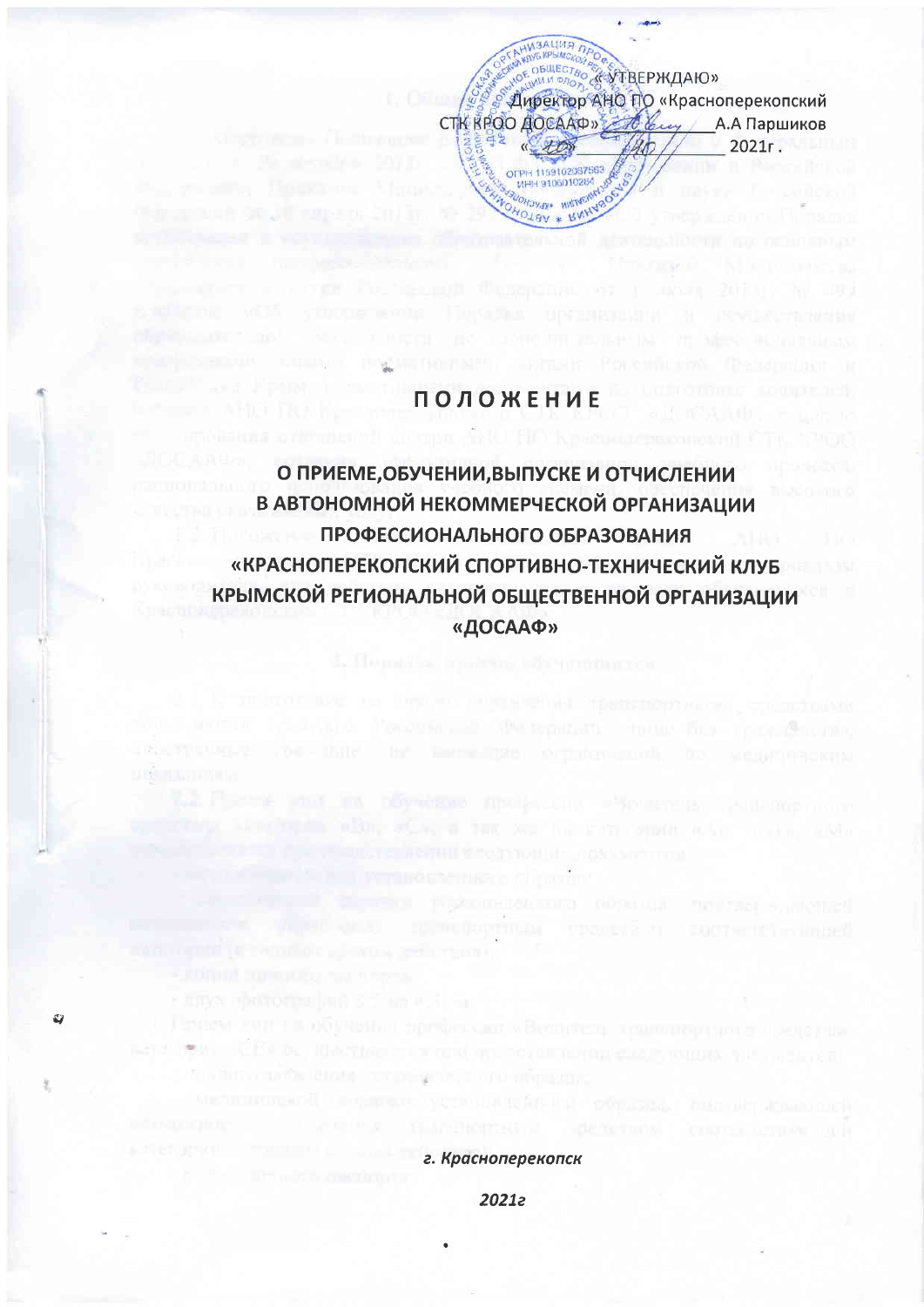#### 1. Общие положения

1.1. Настоящее Положение разработано в соответствии с Федеральным Законом от 29 декабря 2012г. № 273-ФЗ «Об образовании в Российской Федерации», Приказом Министерства образования и науки Российской Федерации от 18 апреля 2013г. № 292 г. Москва «Об утверждении Порядка организации и осуществления образовательной деятельности по основным программам профессионального обучения», Приказом Министерства образования и науки Российской Федерации от 1 июля 2013г. № 499 г. Москва «Об утверждении Порядка организации и осуществления образовательной деятельности по дополнительным профессиональным программам», иными нормативными актами Российской Федерации и Республики Крым, нормативными документами по подготовке водителей, Уставом АНО ПО Красноперекопского СТК КРОО «ДОСААФ», с целью регулирования отношений внутри АНО ПО Красноперекопский СТК КРОО «ДОСААФ», создания эффективной организации учебного процесса, рационального использования учебного времени, обеспечения высокого качества оказываемых услуг.

1.2. Положение является локальным актом **AHO**  $\Pi$ <sup>O</sup> Красноперекопского СТК КРОО «ДОСААФ», утверждено приказом руководителя, его действие распространяется на всех обучающихся в Красноперекопском СТК КРОО «ДОСААФ».

### 2. Порядок приема обучающихся

2.1. К подготовке на право управления транспортными средствами допускаются граждане Российской Федерации, лица без гражданства, иностранные граждане, не имеющие ограничений  $\Pi$ <sup>O</sup> медицинским показаниям.

2.2. Прием лиц на обучение профессии «Водитель транспортного средства» категории «В», «С», а так же на категории «А», «А1», «М» осуществляется при представлении следующих документов:

- личного заявления установленного образца;

медицинской справки установленного образца, подтверждающей возможность управления транспортным средством соответствующей категории (с годным сроком действия);

- копии личного паспорта;

- двух фотографий 3,5 на 4,5 см.

Прием лиц на обучение профессии «Водитель транспортного средства» категории «СЕ» осуществляется при представлении следующих документов:

- личного заявления установленного образца;

- медицинской справки установленного образца, подтверждающей управления транспортным возможность средством соответствующей категории (с годным сроком действия);

- копии личного паспорта;

 $\overline{2}$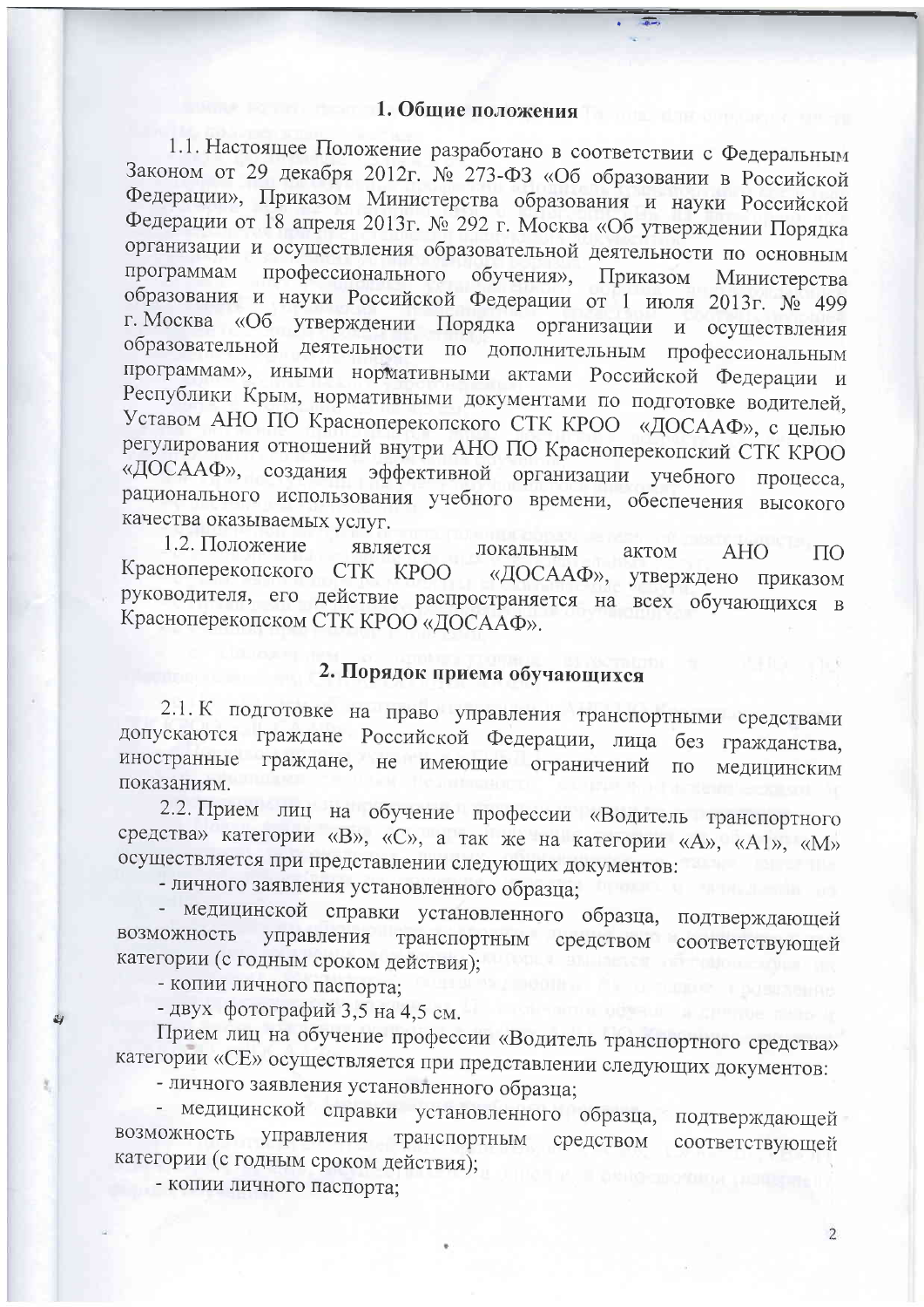- копия водительского удостоверения, тех. Талона, или справка с места работы, подтверждающая стаж;

- двух фотографий 3,5 на 4,5 см.

Прием лиц на обучение профессии «Водитель транспортного средства» с категории «С» на категорию «В», с категории «В» на категорию «С» осуществляется при представлении следующих документов:

- личного заявления установленного образца;

- медицинской справки установленного образца, подтверждающей возможность управления транспортным средством соответствующей категории (с годным сроком действия);

- копии личного паспорта;

- копия водительского удостоверения;

- двух фотографий 3,5 на 4,5 см.

2.3. На обучение принимаются лица, достигшие возраста 18 лет или достигающего его до даты окончания обучения.

2.4. При поступлении на учебу обучающегося знакомят:

- с настоящим Положением;

 $\overline{z}$ 

- с лицензией на право осуществления образовательной деятельности;

- с договором на оказание платных образовательных услуг;

- с условиями и порядком оплаты за оказываемые услуги;

- с Правилами внутреннего распорядка для обучающихся;

- с учебной программой и планами;

- с Положением о промежуточной аттестации  $\overline{B}$ **AHO**  $\Pi$ <sup>O</sup> Красноперекопском СТК КРОО «ДОСААФ»;

- с Положением об итоговой аттестации в АНО ПО Красноперекопском СТК КРОО «ДОСААФ»;

- с Порядком приема экзаменов в ГИБДД;

- с правилами техники безопасности, санитарно-гигиеническими и противопожарными мероприятиями и другими нормами по охране труда.

2.5. После заключения договора, получения согласия на обработку и использование персональных данных обучающихся, а также внесения предварительной оплаты за обучение, издается приказ о зачислении на обучение.

2.6. На каждого обучающегося заводится личное дело и индивидуальная карточка учета обучения вождению, которая выдается обучающемуся на руки и служит документом, подтверждающим фактическое проведение обучения практическому вождению. По окончании обучения личное дело и карточка учета вождения остаются в архиве АНО ПО Красноперекопского СТК КРОО «ДОСААФ».

## 3. Организация учебного процесса

3.1. Подготовка водителей категории «В», «С», «СЕ», «С» на «В», «В» на «С», «А», «А1», «М», осуществляется в очной или очно-заочной (вечерней) формах обучения.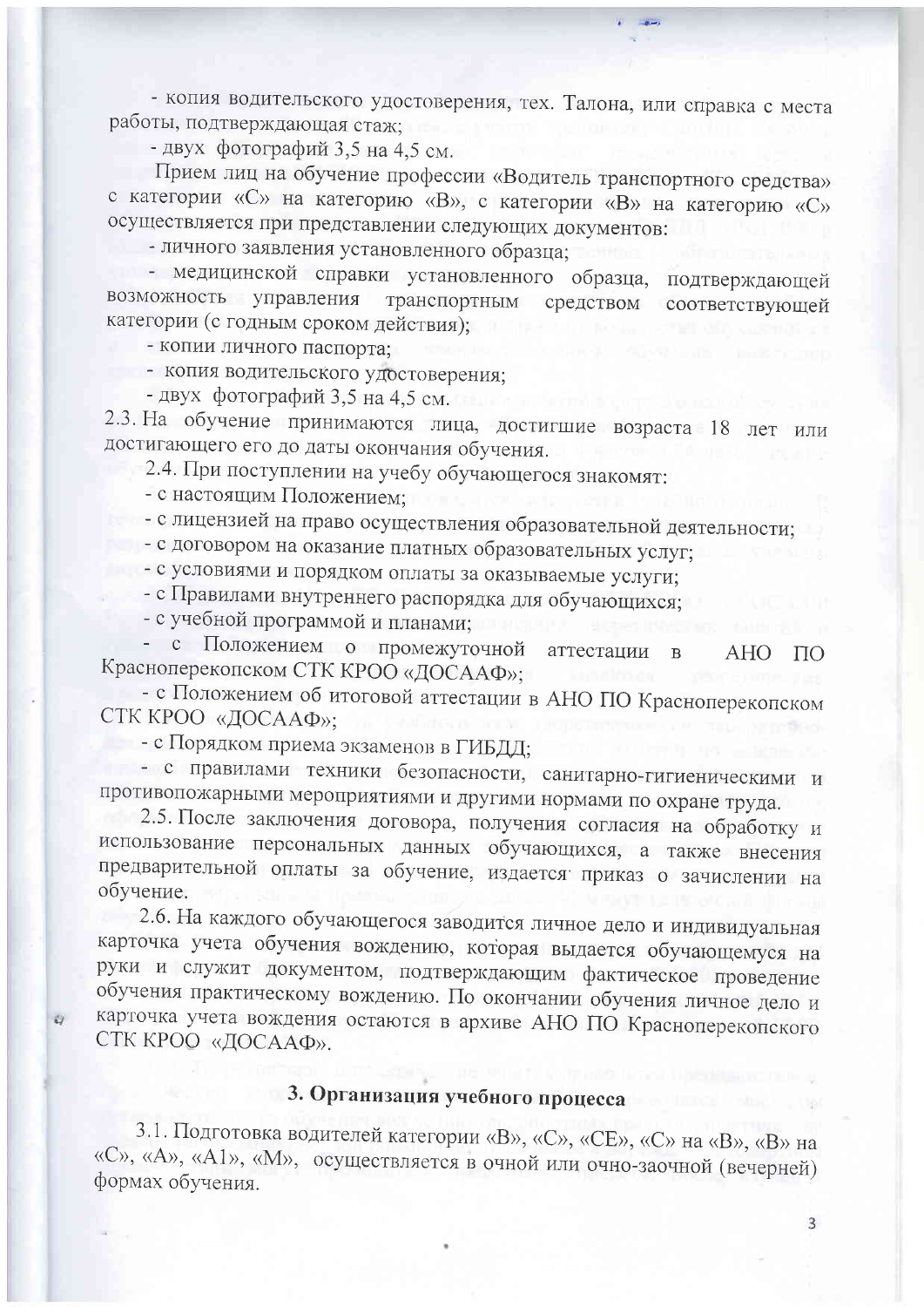3.2. Учебные группы по подготовке водителей комплектуются численностью не более 30 человек, с учетом требований СанПиН. Учебные планы и программы подготовки водителей транспортных средств разрабатываются АНО ПО Красноперекопским СТК КРОО «ДОСААФ» на основании соответствующих примерных программ. утвержденных Министерством образования РФ и согласованных с ДОБДД МВД РФ и Министерством транспорта РФ, государственных образовательных стандартов и других нормативных актов.

3.4. Сроки обучения устанавливаются исходя из объемов учебных планов и программ, режимов обучения, а также от количества обучающихся и от количества мастеров производственного обучения вождению транспортных средств.

3.5. Учебная нагрузка при организации занятий в форме очного обучения не должна превышать 8 часов в день и 40 часов в неделю, а в форме очнозаочного (вечернего) обучения - соответственно 4 часов и 24 часов. Режим обучения может быть ежедневным и от 2 до 6 дней в неделю.

3.6. Обучение вождению проводится вне сетки учебного плана. В течение дня с одним обучаемым по вождению автомобиля, как правило, разрешается отрабатывать: на автотренажере - не более 2 часов, на учебном автомобиле не более 2 часов.

3.7. Занятия в АНО ПО Красноперекопском СТК КРОО «ДОСААФ России» проводятся на основании расписаний теоретических занятий и графиков учебного вождения.

3.8. Основными формами обучения являются теоретические, практические и контрольные занятия.

3.9. Продолжительность учебного часа теоретических и лабораторнопрактических занятий - 45 минут, а практических занятий по вождению автомобиля - 60 минут (астрономический час), включая время на ежедневный контрольный осмотр автомобиля, постановку задач, подведение итогов, оформление документации и смену обучаемых. Допускается спаривание занятий продолжительностью не более двух академических часов. Перерыв между занятиями не менее 5 минут, между спаренными занятиями не менее 10 минут, перерыв для приема пищи не менее 40 минут (для очной формы обучения).

3.10. Режим теоретических занятий устанавливается следующий: для очной формы обучения: первая смена - начало занятий 8.00, окончание занятий 13.00; вторая смена - начало занятий 13.00, окончание занятий 17.00. Для очно-заочной (вечерней) формы обучения: начало занятий-17.00, окончание занятий 21.00.

3.11. Теоретические и практические занятия проводятся преподавателем, практические занятия по вождению автомобиля проводятся мастером производственного обучения вождению транспортных средств. Практические занятия по оказанию первой помощи пострадавшим в дорожно-транспортном происшествии могут проводиться бригадным способом после изучения

 $\overline{4}$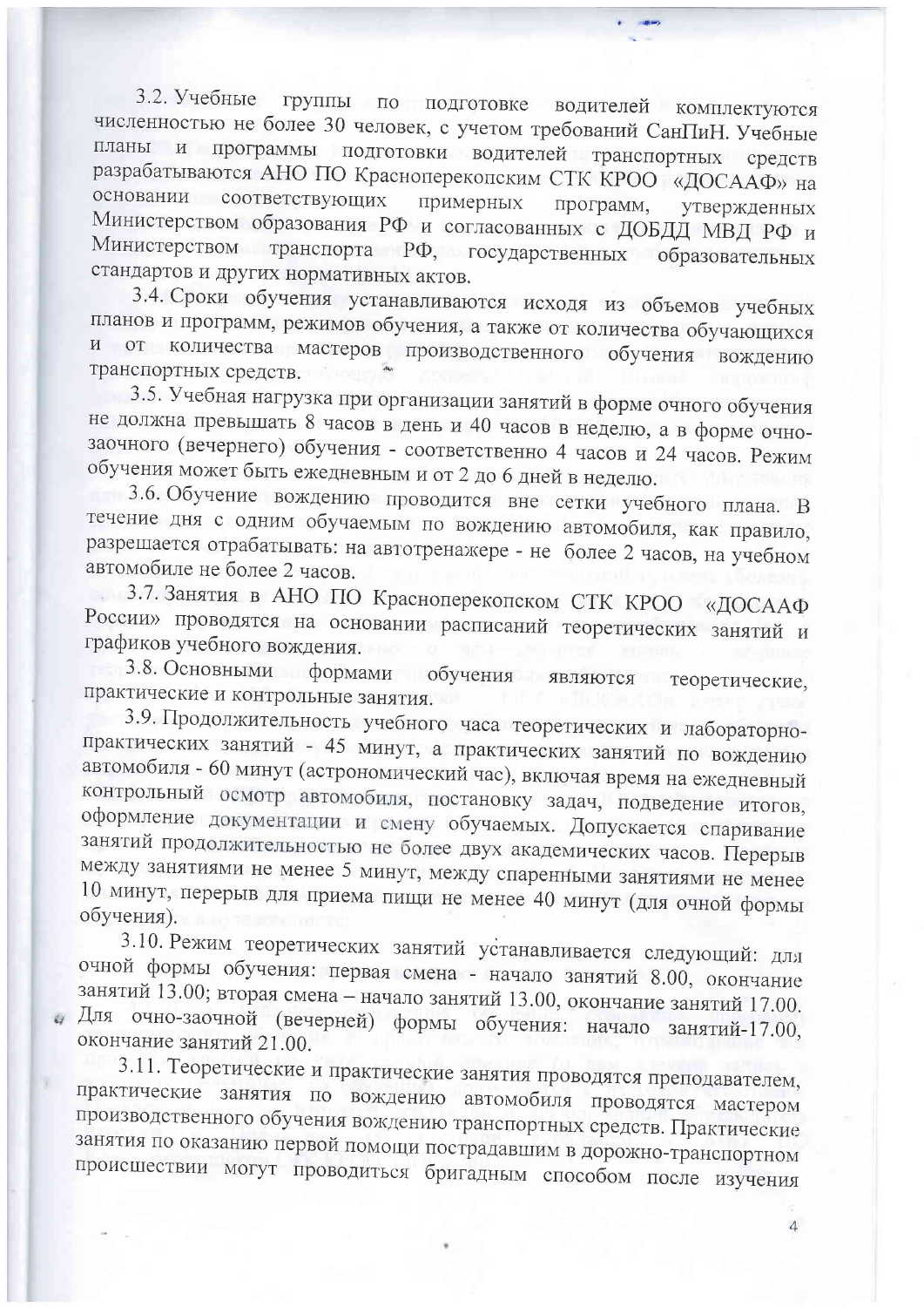соответствующего теоретического материала по одной или нескольким темам.

3.12. Теоретические и практические занятия проводятся в специально оборудованных классах (кабинетах) в составе учебной группы с целью изучения нового материала.

3.13. Занятия по практическому вождению проводятся индивидуально с каждым обучаемым на автотренажерах, автодромах и учебных маршрутах, согласованных с органами ГИБДД.

3.14. К практическому вождению, связанному с выездом на дороги общего пользования, допускаются лица, имеющие достаточные навыки первоначального управления транспортным средством (на автодроме) и прошедшие соответствующую проверку знаний Правил дорожного движения. Порядок проведения промежуточной аттестации изложен в Положении о промежуточной аттестации в АНО ПО Красноперекопском СТК КРОО «ДОСААФ».

3.15. В случае, если обучающийся показал неудовлетворительные знания или имеет недостаточные первоначальные навыки управления транспортным средством.  $e$ <sub>N</sub> $y$ предлагается дополнительное обучение после соответствующей дополнительной оплаты.

3.16. В случае пропусков занятий по уважительной причине (болезнь, командировка, служебные и личные обстоятельства и т.п.) обучающиеся изучают пропущенную тему самостоятельно и отрабатывают ее  $\mathbf{c}$ преподавателем дополнительно, о чем делается запись  $\, {\bf B}$ журнале теоретического обучения. Такие занятия проводятся бесплатно.

3.17. АНО ПО Красноперекопский СТК «ДОСААФ» имеет право уведомить обучающегося о нецелесообразности дальнейшего обучения вследствие его индивидуальных особенностей, делающих невозможным или педагогически нецелесообразным дальнейшее обучение.

3.18. АНО ПО Красноперекопский СТК КРОО «ДОСААФ» отвечает за поддержание транспортных средств в технически исправном состоянии и организацию предрейсового медицинского осмотра мастеров производственного обучения вождению и водителей. Проверка технического состояния автомобилей и проведение предрейсового медицинского осмотра отражается в путевом листе.

#### 4. Порядок выпуска и отчисления

 $\overline{z}$ 

успешно прошедшие обучение, освоившие программу  $4.1.$  Лица, теоретического обучения и практического вождения, отработавшие все пропуски занятий по уважительной причине (о чем сделана запись в журналах теоретического обучения), допускаются к итоговой аттестации. Порядок проведения итоговой аттестации и оценки знаний обучающихся изложен  $\overline{B}$ Положении об итоговой аттестации  $\mathbf{B}$ AHO  $\Pi$ <sup>O</sup> Красноперекопском СТК КРОО «ДОСААФ».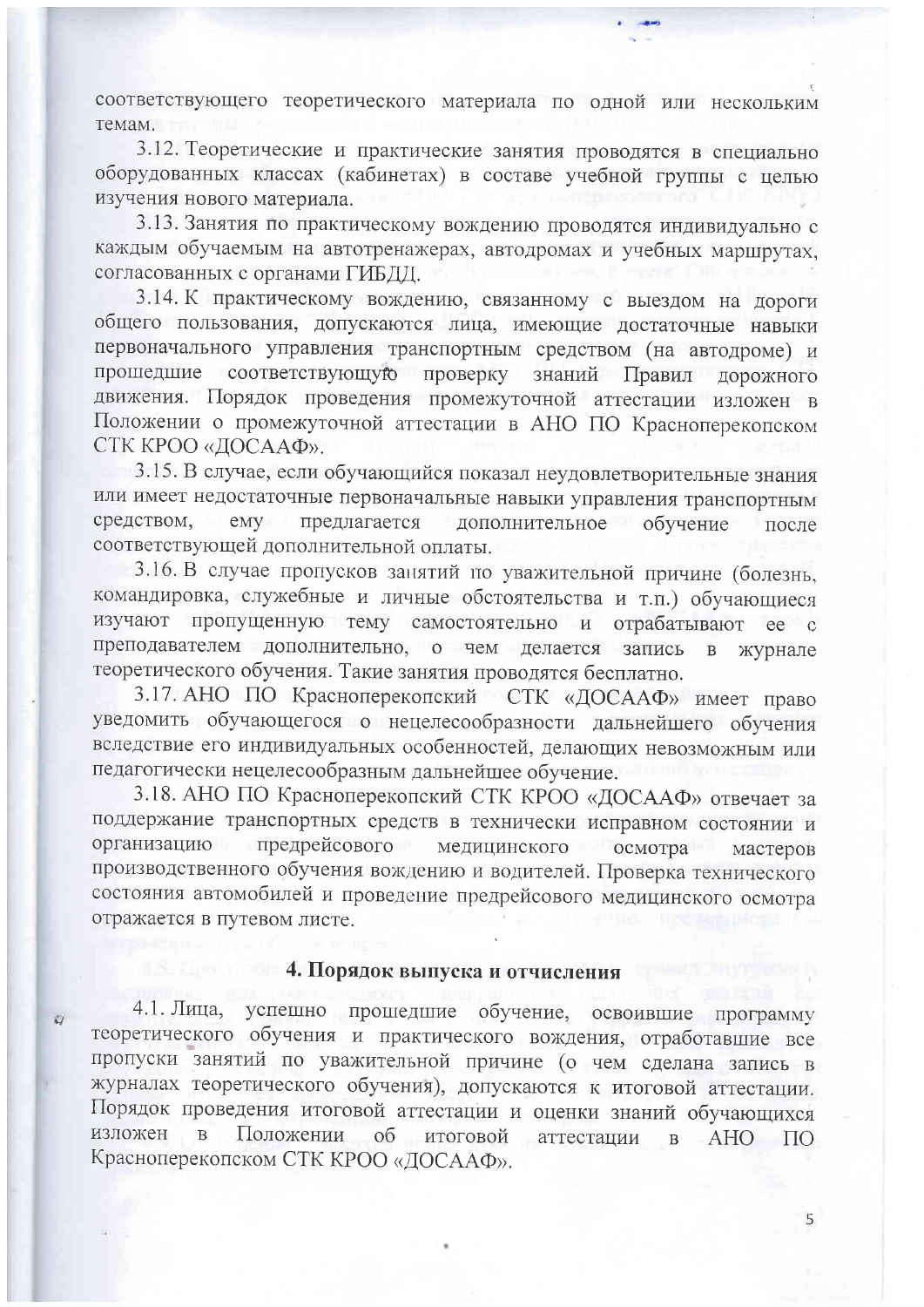4.2. Допуск к итоговой аттестации (внутреннему экзамену), а также выпуск группы проводятся на основании соответствующих приказов.

4.3. По окончанию обучения обучающемуся выдается свидетельство установленного образца, заверенная копия лицензии на право осуществления образовательной деятельности АНО ПО Красноперекопского СТК КРОО  $\Box$ OCAA $\Phi$ <sub>2</sub> приложением,  $c^{\dagger}$ возвращается медицинская справка. Свидетельство является документом строгой отчетности, его выдача есуществляется с регистрацией в специальном журнале учета. Свидетельство бессрочным документом, в случае его утери АНО ПО **ЯВЛЯЕТСЯ** Красноперекопский СТК КРОО «ДОСААФ» обязано выдать дубликат с соответствующей пометкой в самом документе и журнале учета.

4.4. После выдачи свидетельства АНО ПО Красноперекопским СТК КРОО «ДОСААФ» и обучающимся подписывается акт выполненных работ (услуг).

4.5. После выпуска группы личные дела учащихся, журнал обучения, графики выдачи вождения, индивидуальные теоретического карточки учета обучения вождению, путевые листы, протоколы экзаменов и зачетов по учебным предметам и протокол комплексного экзамена, а также ксерокопии выданных свидетельств сдаются в архив. Сроки хранения указанных документов до утилизации изложены в Номенклатуре дел АНО ПО Красноперекопского СТК КРОО «ДОСААФ».

4.6. АНО ПО Красноперекопский СТК КРОО «ДОСААФ» вправе отчислить из числа обучающихся на следующих основаниях:

- личное заявление обучающегося;

- нарушение правил внутреннего распорядка для обучающихся;

- прекращение посещения занятий без уважительных причин (самовольное оставление учебного заведения);

- за неуспеваемость (по итогам промежуточной и итоговой аттестации);

- не внесение платы за обучение.

 $\zeta$ 

4.7. При отчислении обучающегося по личному заявлению, при наличии уважительной причины (перемена места жительства, призыв в армию, длительная командировка, длительное заболевание, невозможность освоить программу обучения в силу индивидуальных особенностей и т.п.) ему возвращается часть денег, оплаченных за обучение, пропорционально затраченному на обучение времени.

4.8. При отчислении обучающегося за нарушение правил внутреннего распорядка для обучающихся, прекращение посещения занятий без уважительных причин (самовольное оставление учебного заведения), за неуспеваемость, а так же не внесение платы за обучение проводится служебное расследование по указанным фактам. В таких случаях отчисление производится без возвращения части денег, оплаченных за обучение, пропорционально затраченному на обучение времени.

4.9. Отчисление учащихся проводится на основании соответствующих приказов.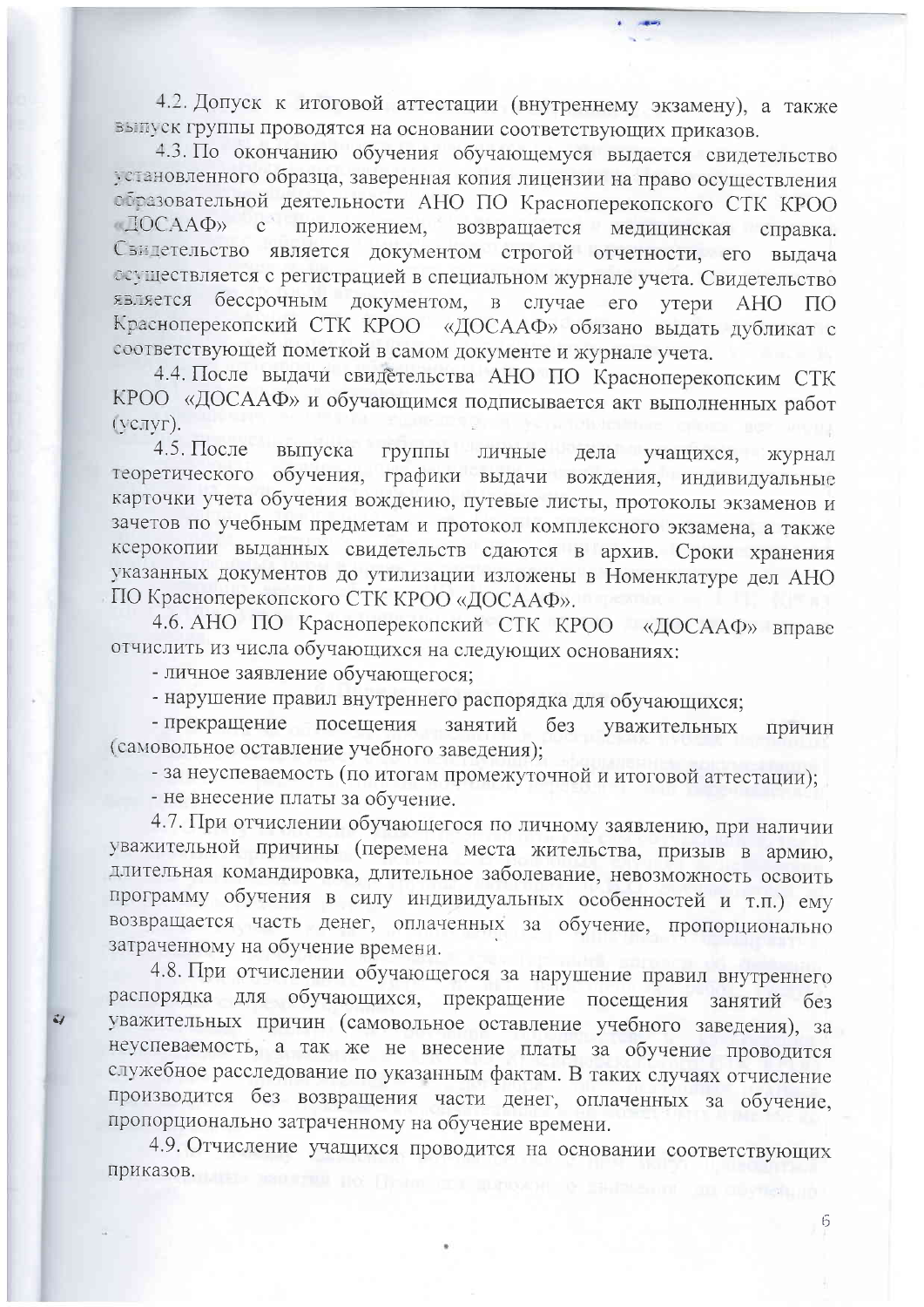# 5. Права и обязанности обучающихся

5.1. Права и обязанности обучающихся регламентируются договором об оказании платных образовательных услуг и настоящим Положением.

5.2. Обучающиеся имеют право:

- на приобретение профессиональных знаний и практических навыков в соответствии с действующими учебными планами и программами;

- на получение свидетельства об окончании обучения, при успешном прохождении итоговой аттестации;

- на уважение их человеческого достоинства, свободы совести, информации, свободного выражения собственных взглядов и убеждений, если они не противоречат общепринятым нормам.

5.3. Обучающиеся обязаны:

- овладевать знаниями, выполнять в установленные сроки все виды заданий, предусмотренные учебным планом и программами обучения;

- соблюдать установленные расписания занятий и графики вождения, не допуская их пропусков без уважительных причин;

- соблюдать требования Устава, Правил внутреннего распорядка для обучающихся. безопасности, техники санитарно-гигиенических  $\overline{M}$ противопожарных норм и правил и распоряжений администрации;

- достойно вести себя в АНО ПО Красноперекопском СТК КРОО «ДОСААФ», уважать достоинство и честь других людей, их взгляды и убеждения.

# 6. Порядок оплаты за обучение

6.1. Оплата за обучение производится в российских рублях наличным расчетом (внесение в кассу с соответствующим оформлением документации) и безналичным расчетом (оплата почтовым переводом или перечислением через банк).

6.2. Оплату за обучение может производить как сам обучающийся, так и предприятия, организации, спонсоры. В подобных случаях в назначении платежа указывается- номер группы, категория, Ф.И.О. обучающегося за которого перечислены деньги.

6.3. В случае, когда за обучающегося оплачивает предприятие, организация, спонсоры, заключается трехсторонний договор об оказании платных образовательных услуг и акт выполненных работ (услуг) подписывается тремя сторонами.  $\tilde{\omega}$ 

6.4. Размер оплаты обучение определяется в калькуляции,  $3a$ утвержденной руководителем АНО ПО Красноперекопского СТК КРОО «ДОСААФ», прописывается  $\, {\bf B} \,$ договоре об оказании платных образовательных услуг, является окончательным и не может быть изменен до конца обучения.

6.5. По личному заявлению обучающегося с ним могут проводиться дополнительные занятия по Правилам дорожного движения, по обучению